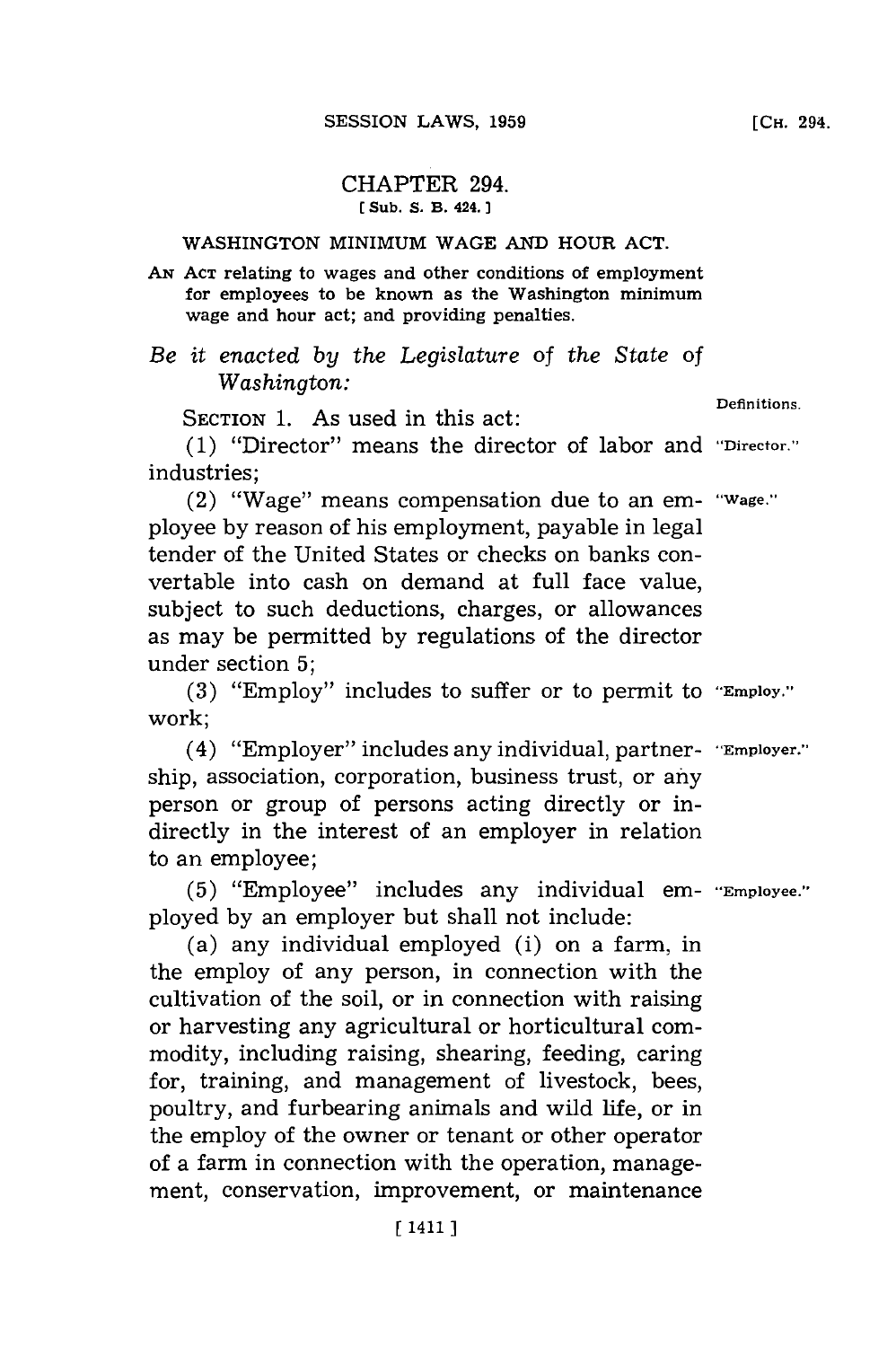**CH.** 294.1

of such farm and its tools and equipment; or (ii) in packing, packaging, grading, storing or delivering to storage, or to market or to a carrier for transportation to market, any' agricultural or horticultural commodity; and the exclusions from the term "employee" provided in this item shall not be deemed applicable with respect to commercial canning, commercial freezing, or any other commercial processing, or with respect to services performed in connection with the cultivation, raising, harvesting and processing of oysters or in connection with any agricultural or horticultural commodity after its delivery to a terminal market for distribution for consumption;

**(b)** any individual employed in domestic service in. or about a private home;

 $(c)$  any individual employed in a bona fide executive, administrative, or professional capacity or in the capacity of outside salesman (as such terms are defined and delimited **by** regulations of the director);

**(d)** any individual employed **by** the United States;

.(e) any individual engaged in the activities of an educational, charitable, religious, or nonprofit organization where the employer-employee relationship does not in fact exist or where the services are rendered to such organizations gratuitously;

**(f)** any newspaper vendor or carrier;

**(g)** any carrier subject to regulation **by** Part I of the Interstate Commerce Act;

 $(h)$  any individual engaged in forest protection and fire prevention activities;

(i) any person employed **by** a funeral director or operator of an emergency ambulance service;

**"Occupation." (6)** "Occupation" means any occupation, service, trade, business, industry, or branch or group of in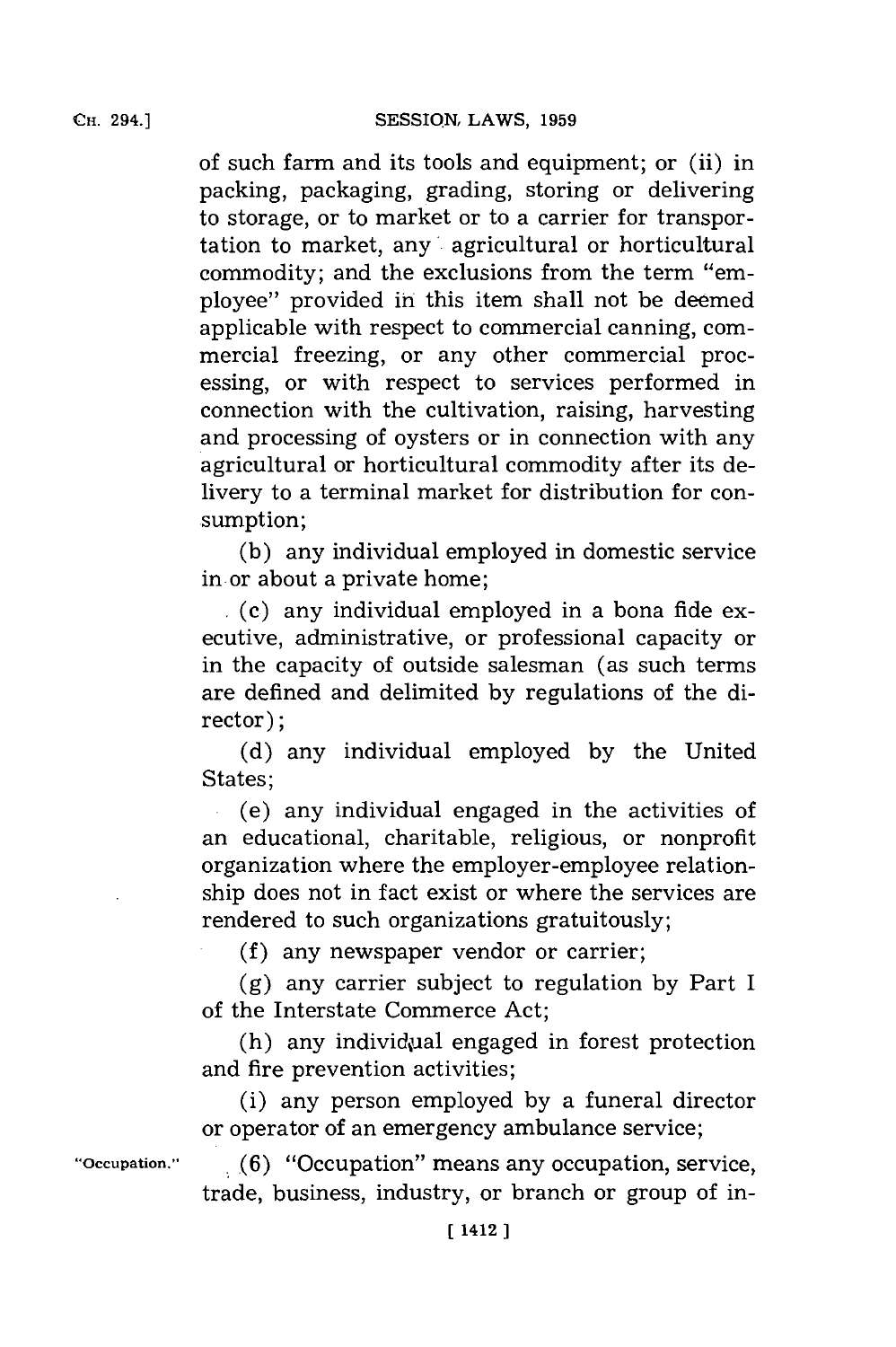dustries or employment or class of employment in which employees are gainfully employed.

SEC. 2. Every employer shall pay to each of his **Minimum**<br>playses up gas at a note of not less than and all wave set. employees wages at a rate of not less than one dollar per hour except as may be otherwise provided under this act.

SEC. 3. (1) Except as otherwise provided in this **Eighthour**<br>tion, no employer shall employ any of his em-<br>nour week-<br>none for a worldow longer than eight hours or <sup>Overtime</sup> section, no employer shall employ any of his employees for a workday longer than eight hours or rates, compufor a workweek longer than forty hours, unless such tions. employee receives compensation for his employment in excess of the hours above specified at a rate not less than one and one-half times the regular rate at which he is employed. Every employee is entitled to have his overtime computed on both a daily and weekly basis each week and shall be paid either his daily or weekly overtime whichever is greater.

(2) No employer shall be deemed to have violated subsection **(1) by** employing any employee for a workday or workweek in excess of that specified in such subsection without paying the compensation for overtime employment prescribed therein if such employee is so employed-

(a) for a period or periods of not more than fourteen workweeks in the aggregate in any calendar year in packing or preparing for market, canning, freezing, dehydrating or preserving, perishable or seasonal fish, fruits or vegetables and in any other industry found **by** the director to be of a seasonal nature, and if such employee receives compensation for employment in excess of twelve hours in any workday, or for employment in excess of fifty-six hours in any workweek, as the case may be, at a rate not less than one and one-half times the regular rate at which he is employed;

**(b)** in the processing of sugar beets, sugar-beet molasses, sugarcane, or maple sap, into sugar (but not refined sugar) or into sirup; and in the case of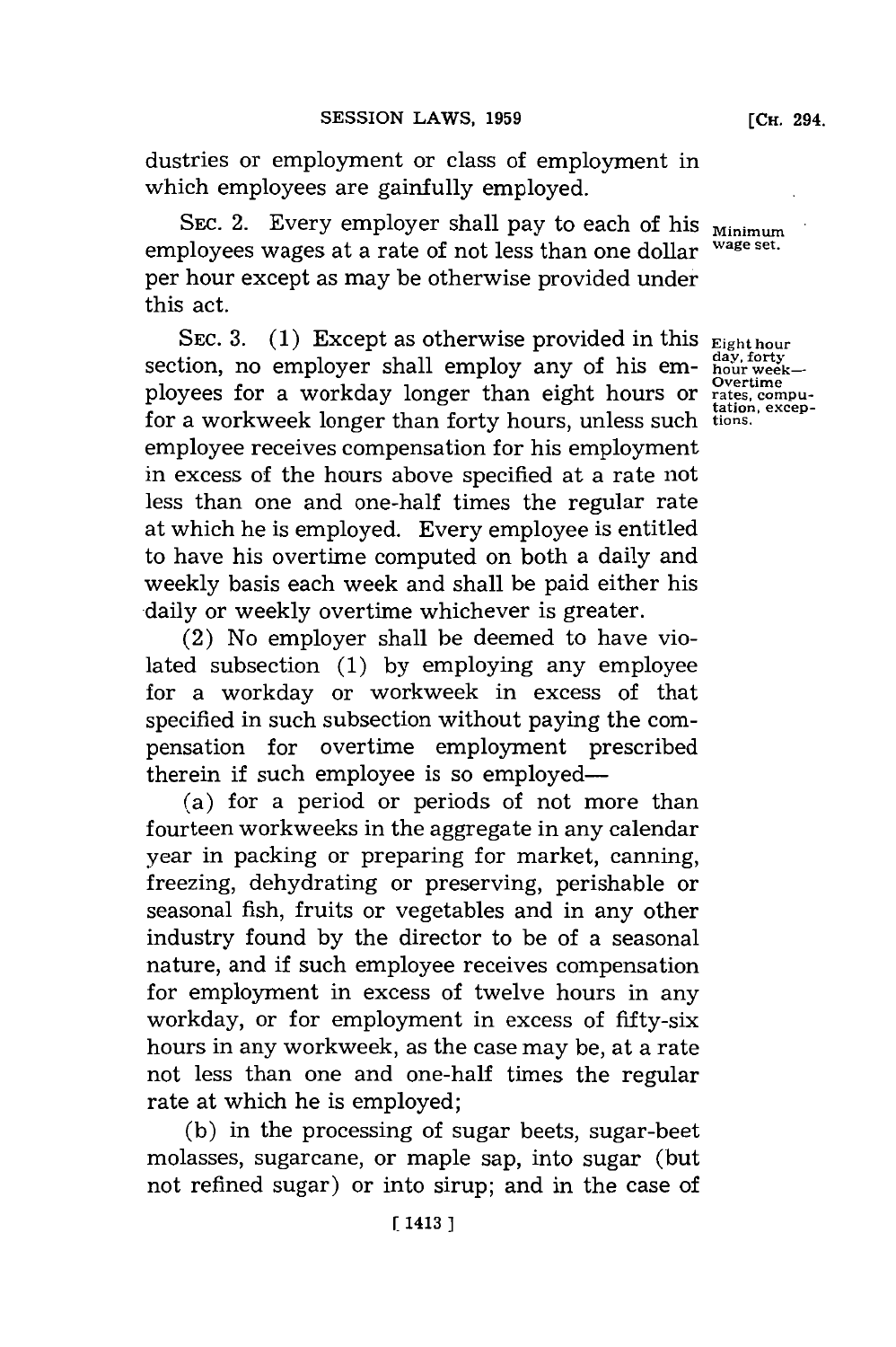SESSION LAWS, 1959

Eight hour<br>day, forty<br>hour week-<br>hour week-<br>compion freezing mostling on debarduating of notice hour week- **canning, freezing, packing, or dehydrating of perish**rates, computer able or seasonal fresh fruits or vegetables during a tions. period or periods of not more than fourteen workweeks in the aggregate in any calendar year;

(c) in accordance with a mutual agreement or arrangement between two employees for exchanging work hours.

**(3)** As used in this section the "regular rate" at which an employee is employed shall be deemed to include all remuneration for employment paid to, or on behalf of, the employee, but shall not be deemed to include-

(a) sums paid as gifts; payments in the nature of gifts made at Christmas time or on other special occasions, as a reward for service, the amounts of which are not measured **by** or dependent on hours worked, production, or efficiency;

**(b)** payments made for occasional periods when no work is performed due to vacation, holiday, illness, failure of the employer to provide sufficient work, or other similar cause; reasonable payments for traveling expenses, or other expenses, incurred **by** an employee in the furtherance of his employer's interests and properly reimbursable **by** the employer; and other similar payments to an employee which are not made as compensation for his hours of employment;

(c) sums paid in recognition of services performed during a given period if either; (i) both the fact that payment is to be made and the amount of the payment are determined at the sole discretion of the employer at or near the end of the period and not pursuant to any prior contract, agreement, or promise causing the employee to expect such payments regularly; or (ii) the payments are made pursuant to a bona fide profit-sharing plan or trust or bona fide thrift or savings plan, meeting the re-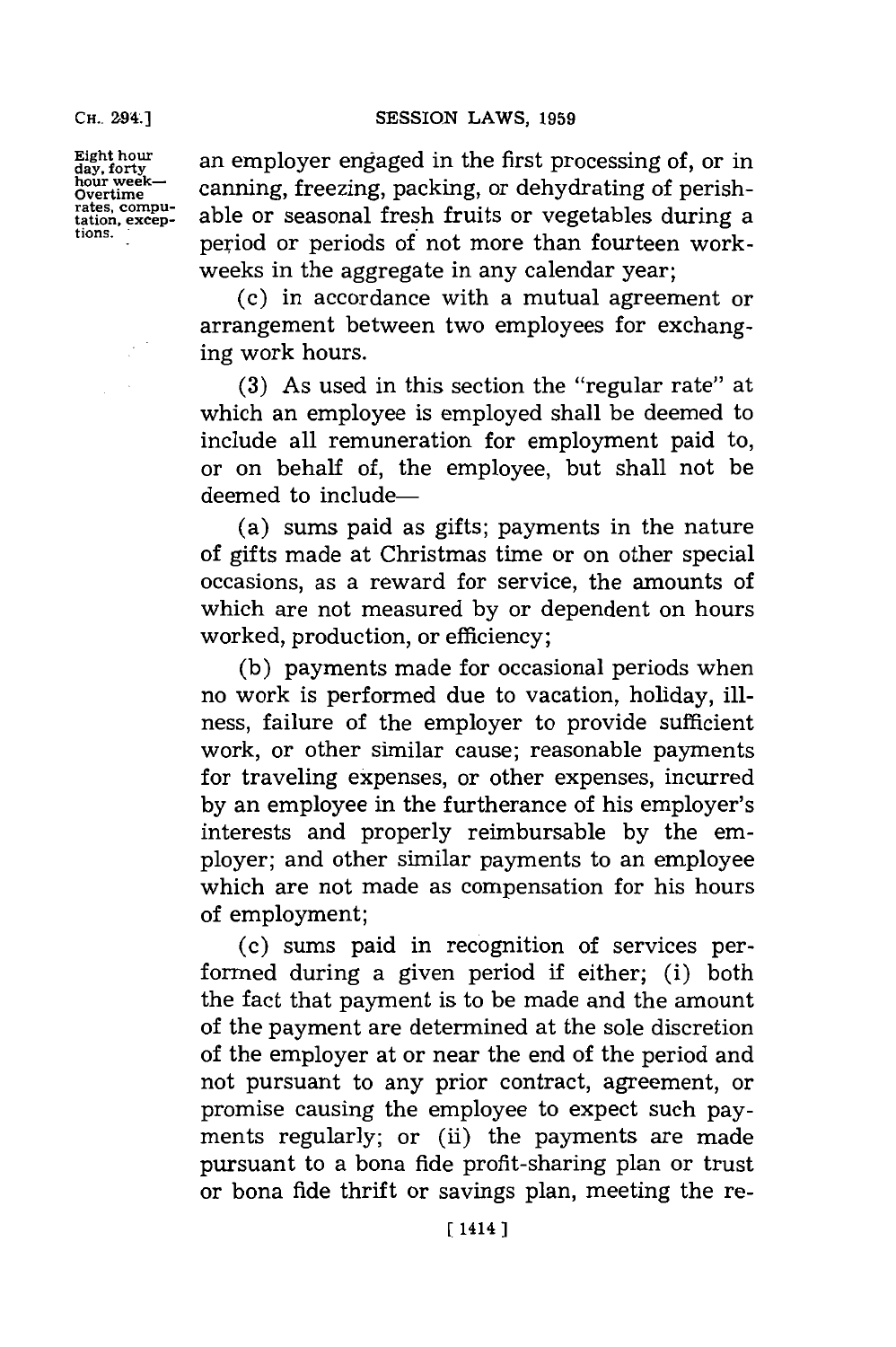quirements of the director set forth in appropriate **Eight hour day, forty** regulations which he shall issue, having due regard bour we among other relevant factors, to the extent to which  $_{\text{tations}}^{\text{rates, compu-}}$ the amounts paid to the employee are determined **tions.** without regard to hours of work, production, or efficiency; or (iii) the payments are talent fees (as such talent fees are defined and delimited **by** regulations of the director) paid to performers, including announcers, on radio and television programs;

**(d)** contributions irrevocably made **by** an employer to a trustee or third person pursuant to a bona fide plan for providing old-age, retirement, life, accident, or health insurance or similar benefits for employees;

(e) extra compensation provided **by** a premium rate paid for certain hours worked **by** the employee in any day or workweek because such hours are hours worked in excess of eight in a day or forty in a workweek or in excess of the employee's normal working hours or regular working hours, as the case may be;

**(f)** extra compensation provided **by** a premium rate paid for work **by** the employee on Saturdays, Sundays, holidays, or regular days of rest, or on the sixth or seventh day of the workweek, where such premium rate is not less than one and one-half times the rate established in good faith for like work performed in nonovertime hours on other days; or

**(g)** extra compensation provided **by** a premium rate paid to the employee, in pursuance of an applicable employment, contract or collective-bargaining agreement, for work outside of the hours established in good faith **by** the contract or agreement as the basic, normal, or regular workday (not exceeding eight hours) or workweek (not exceeding forty hours) where such premium rate is not less than one and one-half times the rate established in

**[CH.** .294.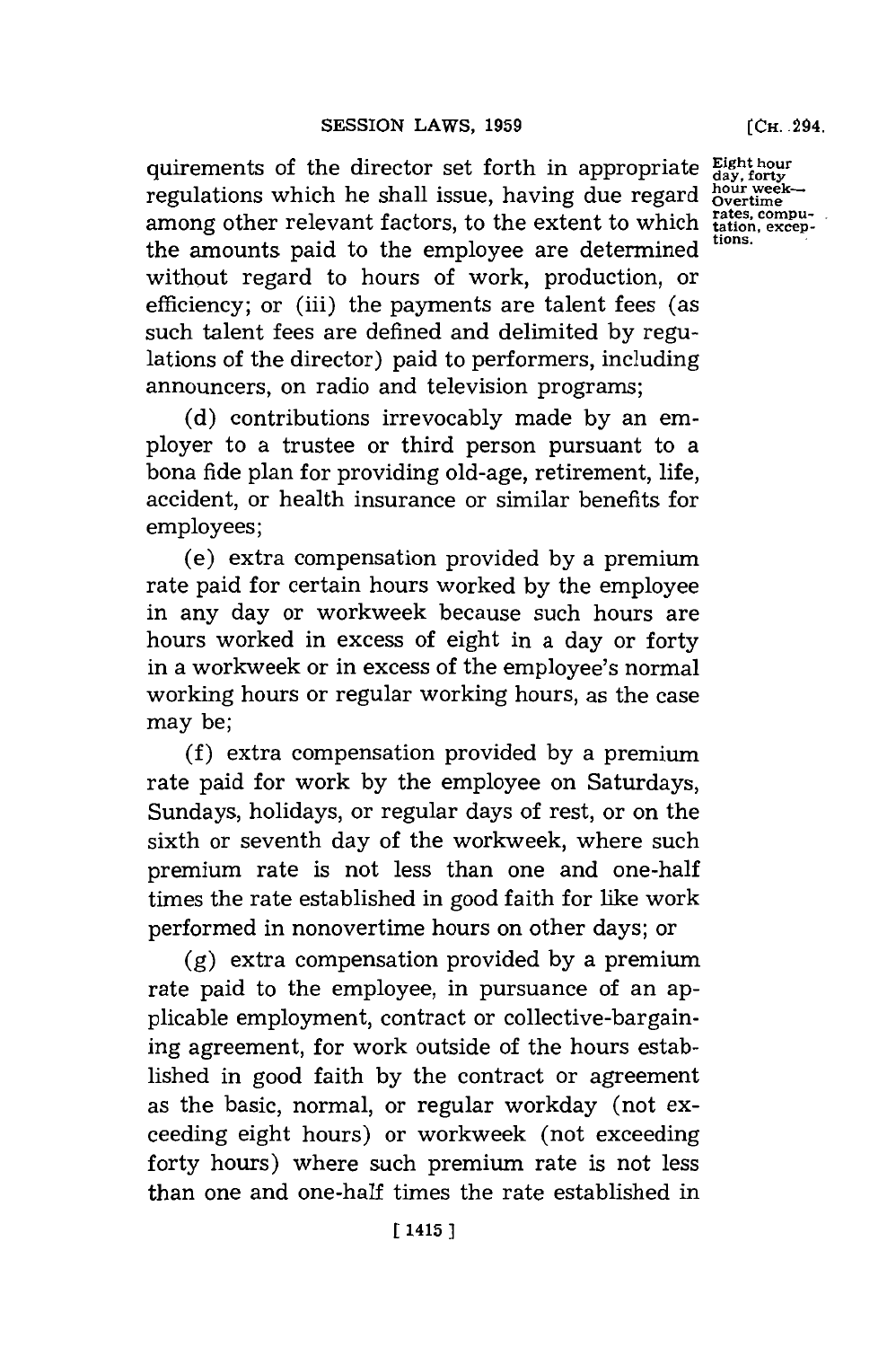$\frac{\text{Eight hour}}{\text{day, forty}}$  good faith by the contract or agreement for like hour week-- work performed during such workday or workweek. **bour week-** work performed during such workday or workweek.

rates, compu-<br>tation, excep- (4) No employer shall be deemed to have vio-<br>tions. lated subsection (1) by employing any employee for a workday in excess of eight hours or a workweek in excess of forty hours if such employee is employed pursuant to a bona fide individual contract, or pursuant to an agreement made as a result of collectivebargaining **by** representatives of employees, if the duties of such employee necessitate irregular hours of work and the contract or agreement; (a) specifies a regular rate of pay of not less than the minimum hourly rate provided in section 2 of this act and compensation at not less than one and one-hall times such rate for all hours worked in excess of eight in any workday or in excess of forty in any workweek; and **(b)** provides a weekly guaranty of pay for not more than sixty hours based on the rates so specified.

> **(5)** No employer shall be deemed to have violated subsection **(1) by** employing any employee for a workday in excess of eight hours or for a workweek in excess of forty hours if, pursuant to an agreement or understanding arrived at between the employer and the employee before performance of the work, the amount paid to the employee for the number of hours worked **by** him in such workday or workweek in excess of eight hours or forty hours, respectively-

> (a) in the case of an employee employed at piece rates, is computed at piece rates not less than one and one-half times the bona fide piece rates applicable to the same work when performed during nonovertime hours; or

> **(b)** in the case of an employee performing two or more kinds of work for which different hourly or piece rates have been established, is computed at rates not less than one and one-half times such bona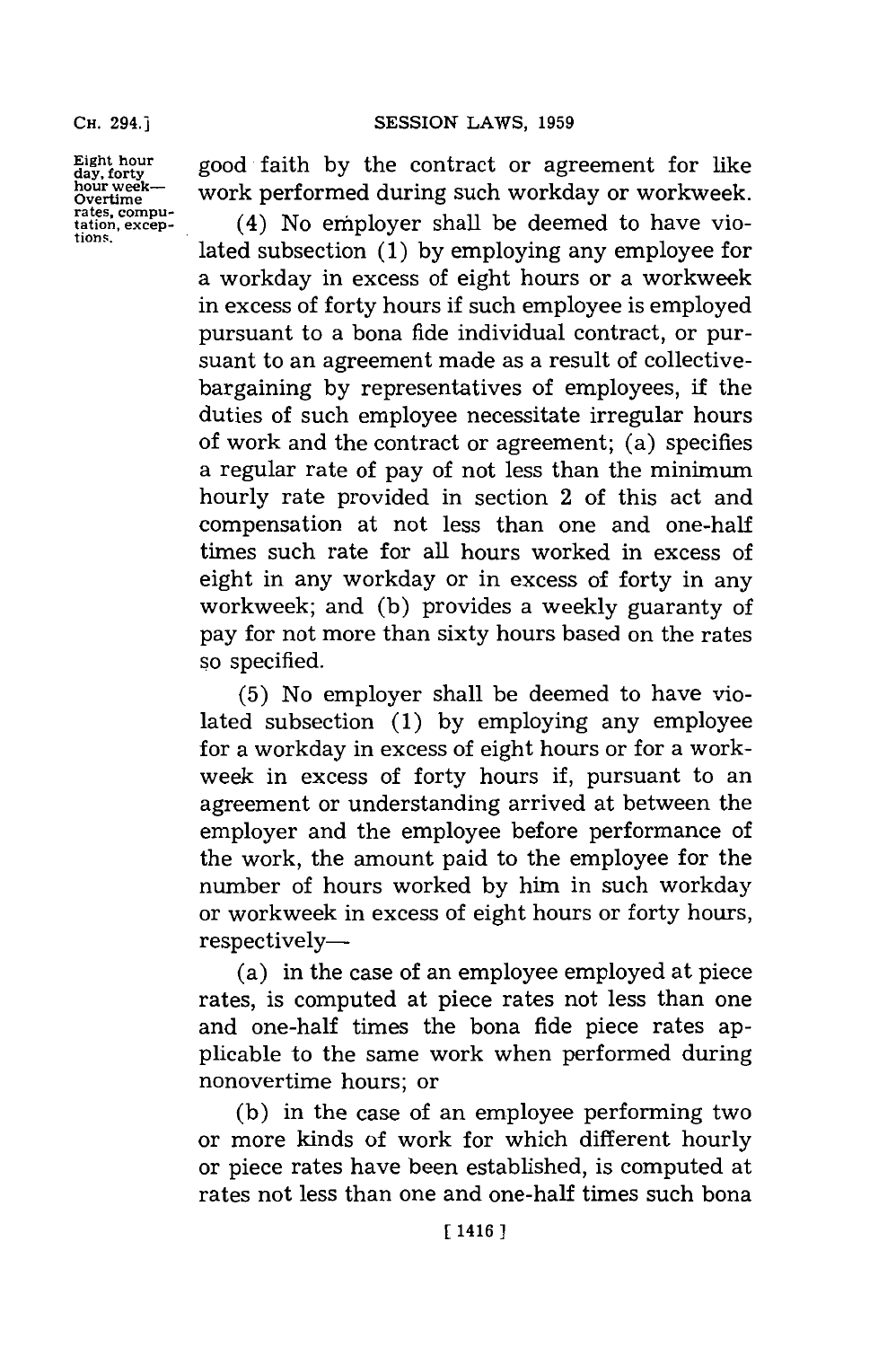fide rates applicable to the same work when performed during nonovertime hours; or

(c) is computed at a rate not less than one and one-half times the rate established **by** such agreement or understanding as the basic rate to be used in computing overtime compensation thereunder: *Provided,* That the rate so established **by** such agreement shall be authorized **by** regulation **by** the director as being substantially equivalent to the average hourly earnings of the employee, exclusive of over-time premiums, in the particular work over a representative period of time;

and if (i) the employee's average hourly earnings for the workweek exclusive of payments described in paragraphs (a) through **(g)** of subsection **(3)** are not less than the minimum hourly rate required **by** applicable law, and (ii) extra overtime compensation is properly computed and paid on other forms of additional pay required to be included in computing the regular rate.

**(6)** Extra compensation paid as described in paragraphs (e), **(f),** and **(g)** of subsection **(3)** shall be creditable toward overtime compensation payable pursuant to this section **3.**

SEC. 4. (1) The director or his designated repre-<br>
Investigations sentatives may investigate and gather data regarding the wages, hours, and other conditions and practices of employment in any industry subject to this act, and may enter and inspect such places and such records (and make such transcriptions thereof), question such employees, and investigate such facts, conditions, practices, or matters as he may deem necessary or appropriate to determine whether any person has violated any provision of this act, or which may aid in the enforcement of the provisions of this act.

(2) With the consent and cooperation of federal agencies charged with the administration of federal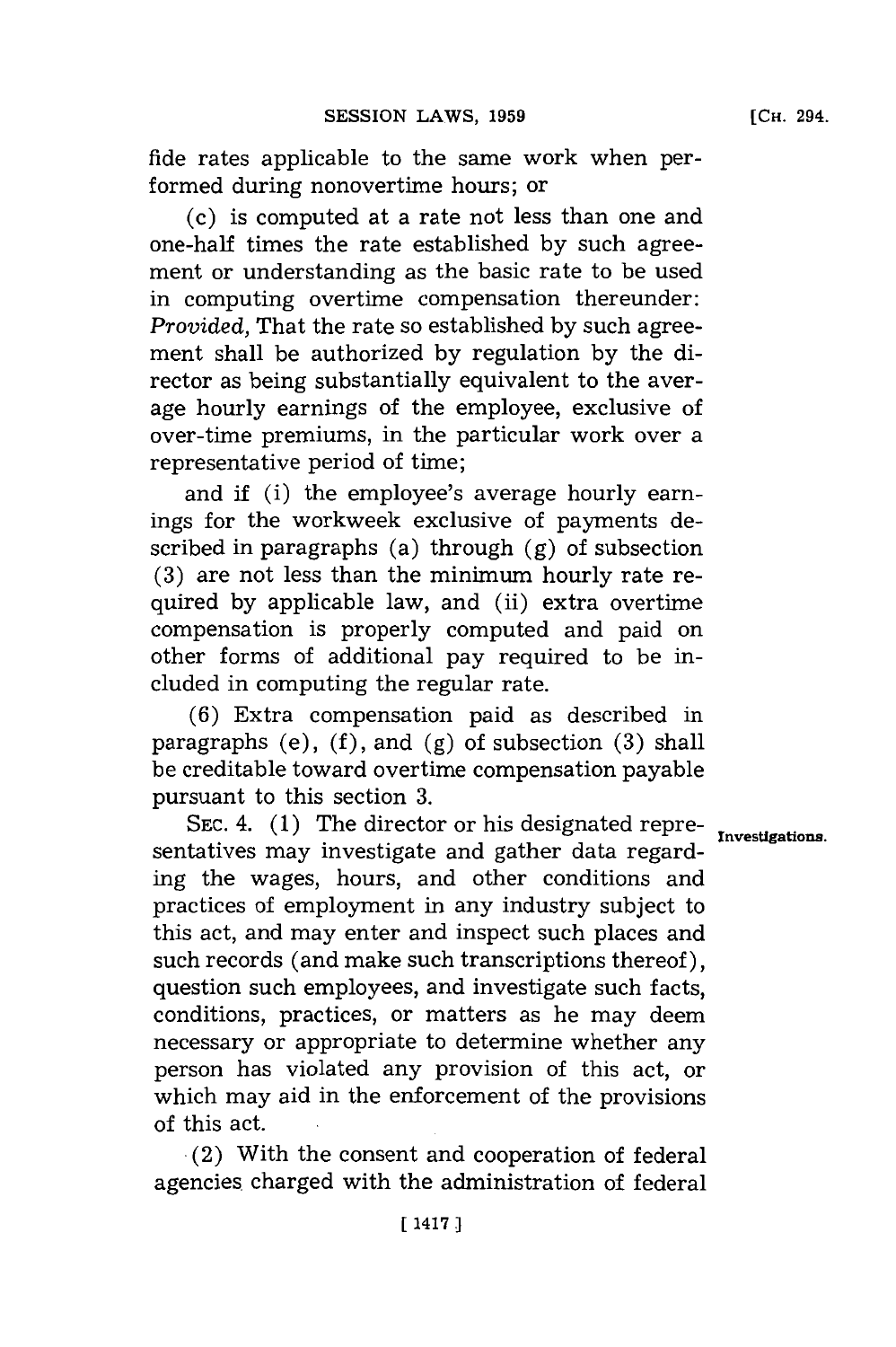CH. 294.1

**trative**

**Federal** labor laws, the director may, for the purpose of **agencies** carrying out his functions and duties under this act, utilize the services of federal agencies and their employees and, notwithstanding any other provision of law, may reimburse such federal agencies and their employees **for** services rendered for such purposes.

**Employers' (3)** Every employer subject to any provision of **reports,** this act or of any order issued under this act shall make, keep, and preserve such records of the persons employed **by** him and of the wages, hours, and other conditions and practices of employment maintained **by** him, and shall preserve such records for such periods of time, and shall make reports therefrom to the director as he shall prescribe **by** regulation as necessary or appropriate for the enforcement of the provisions of this act or the regulations thereunder.

Regulations, (4) The director is authorized to make such<br>industrial **industrial conductions** not industrial contractions in regulations regulating, restricting, or prohibiting industrial homework as are necessary or appropriate to prevent the circumvention or evasion of and to safeguard the minimum wage rate prescribed in this act, and all existing regulations of the director relating to industrial homework are hereby continued in full force and effect.

**Adminis-** SEC. **5.** For any occupation, the director shall make and revise such administrative regulations, including definitions of terms, as he may deem appropriate to carry out the purposes of this act or necessary to prevent the circumvention or evasion thereof and to safeguard the minimum wage rates thereby established. Such regulations may include, but are not limited to, regulations defining and governing learners and apprentices, their number, proportion, and length of service; part-time pay; bonuses; overtime pay; special pay for special or extra work; and permitted charges to employees or allowances for board, lodging, apparel, or other fa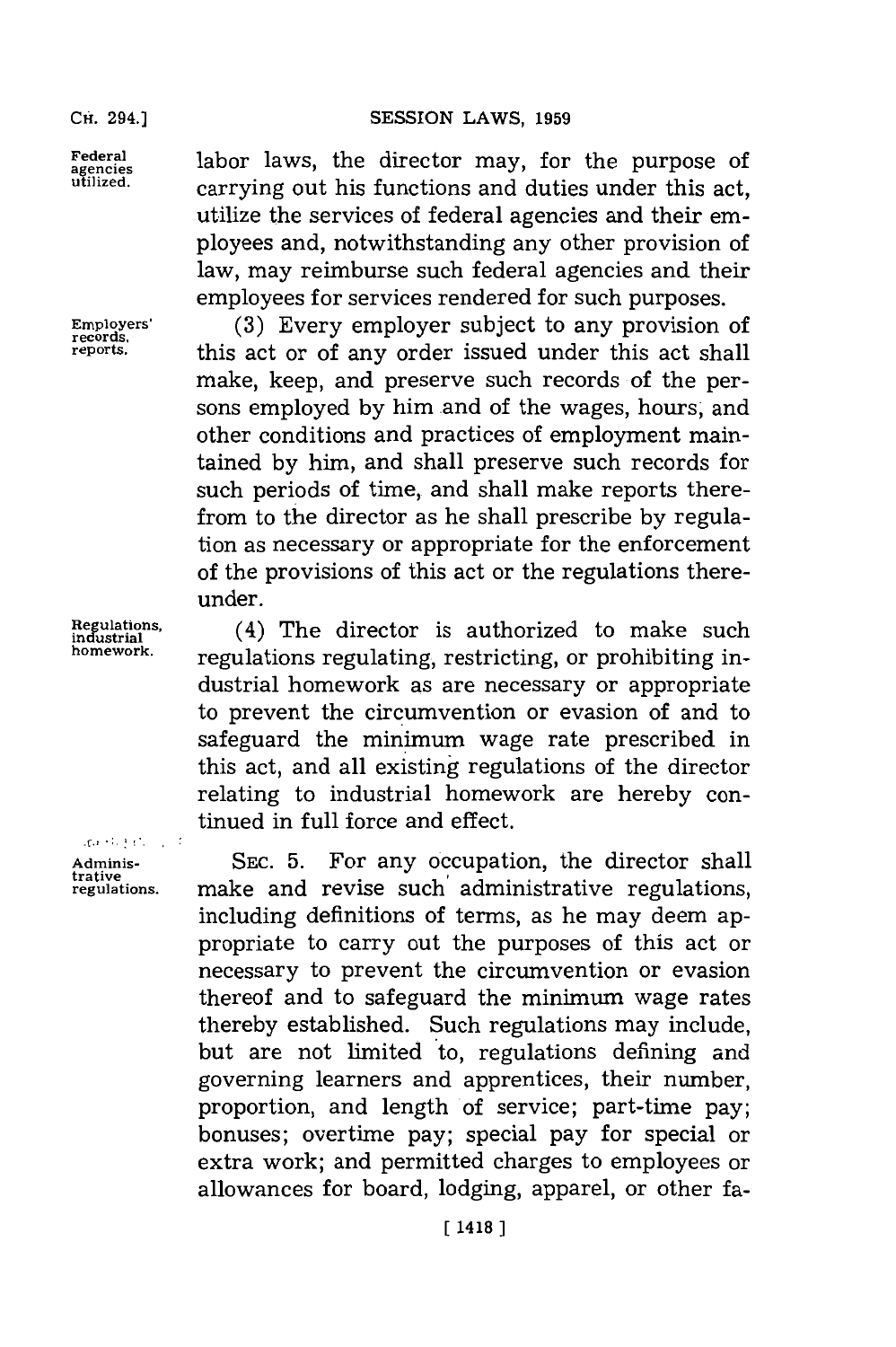cilities or services customarily furnished **by** employers to employees.

SEC. 6. The director, to the extent necessary in special certifiorder to prevent curtailment of opportunities for cates for cer-<br>
comployment, shall by requlations provide for (1)  $\frac{5 \text{ wbin} - 1}{2}$ employment, shall **by** regulations provide for **(1) imum wage.** the employment of learners, of apprentices, and of messengers employed primarily in delivering letters and messages, under special certificates issued pursuant to regulations of the director, at such wages lower than the minimum wage applicable under section 2 of this act and subject to such limitations as to time, number, proportion, and length of service as the director shall prescribe, and (2) the employment of individuals whose earning capacity is impaired **by** age or physical or mental deficiency or injury, under special certificates issued **by** the director, at such wages lower than the minimum wage applicable under section 2 of this act and for such period as shall be fixed in such certificates.

SEC. 7. Every employer subject to any provision **Employment** of this act or of any regulation issued under this act **records kept** shall make, and keep in or about the premises wherein any employee is employed, a record of the name, address, and occupation of each of his employees, the rate of pay, and the amount paid each pay period to each such employee, the hours worked each day and each work week **by** such employee, and such other information as the director shall prescribe **by** regulation as necessary or appropriate for the enforcement of the provisions of this act or of the regulations thereunder. Such records shall be open for inspection or transcription **by** the director or his authorized representative at any reasonable time. Every such employer shall furnish to the director or to his authorized representative on demand a sworn statement of such records and information upon forms prescribed or approved **by** the director.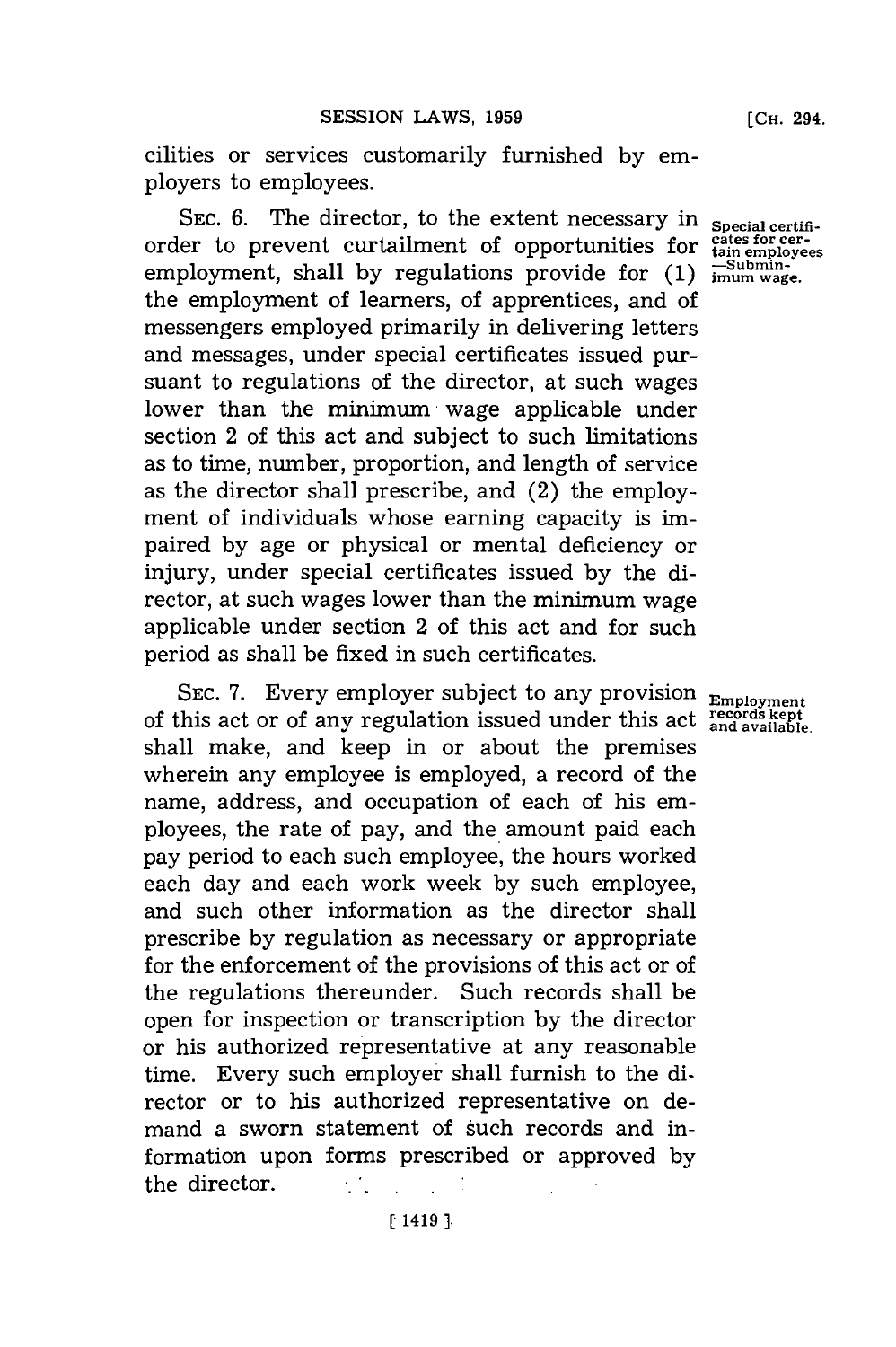New or modi-<br>fied regula-<br>SEC. 8. (1) As new regulations or changes or Judiial modification of previously established regulations **review-Stay,** are proposed, the director shall call a public hearing for the purpose of the consideration and establishment of such regulations following the procedures used in the promulgation of standards of safety under RCW **49.16.080,** 49.16.090 and 49.16.100, as amended.

> (2) Any interested party may obtain a review of the director's findings and order in the superior court of county of petitioners' residence **by** filing in such court within sixty days after the date of publication of such regulation a written petition praying that the regulation be modified or set aside. **A** copy of such petition shall be served upon the director. The finding of facts, if supported **by** evidence, shall be conclusive upon the court. The court shall determine whether the regulation is in accordance with law. If the court determines that such regulation is not in accordance with law, it shall remand the case to the director with directions to modify or revoke such regulation. If application is made to the court for leave to adduce additional evidence **by** any aggrieved party, such party shall show to the satisfaction of the court that such additional evidence is material, and that there were reasonable grounds for the failure to adduce such evidence before the director. If the court finds that such evidence is material and that reasonable grounds exist for failure of the aggrieved party to adduce such evidence in prior proceedings, the court may remand the case to the director with directions that such additional evidence be taken before the director. The director may modify the findings and conclusions, in whole or in part, **by** reason of such additional evidence.

> **(3)** The judgment and decree of the court shall be final except that it shall be subject to review **by** the supreme court as in other civil cases.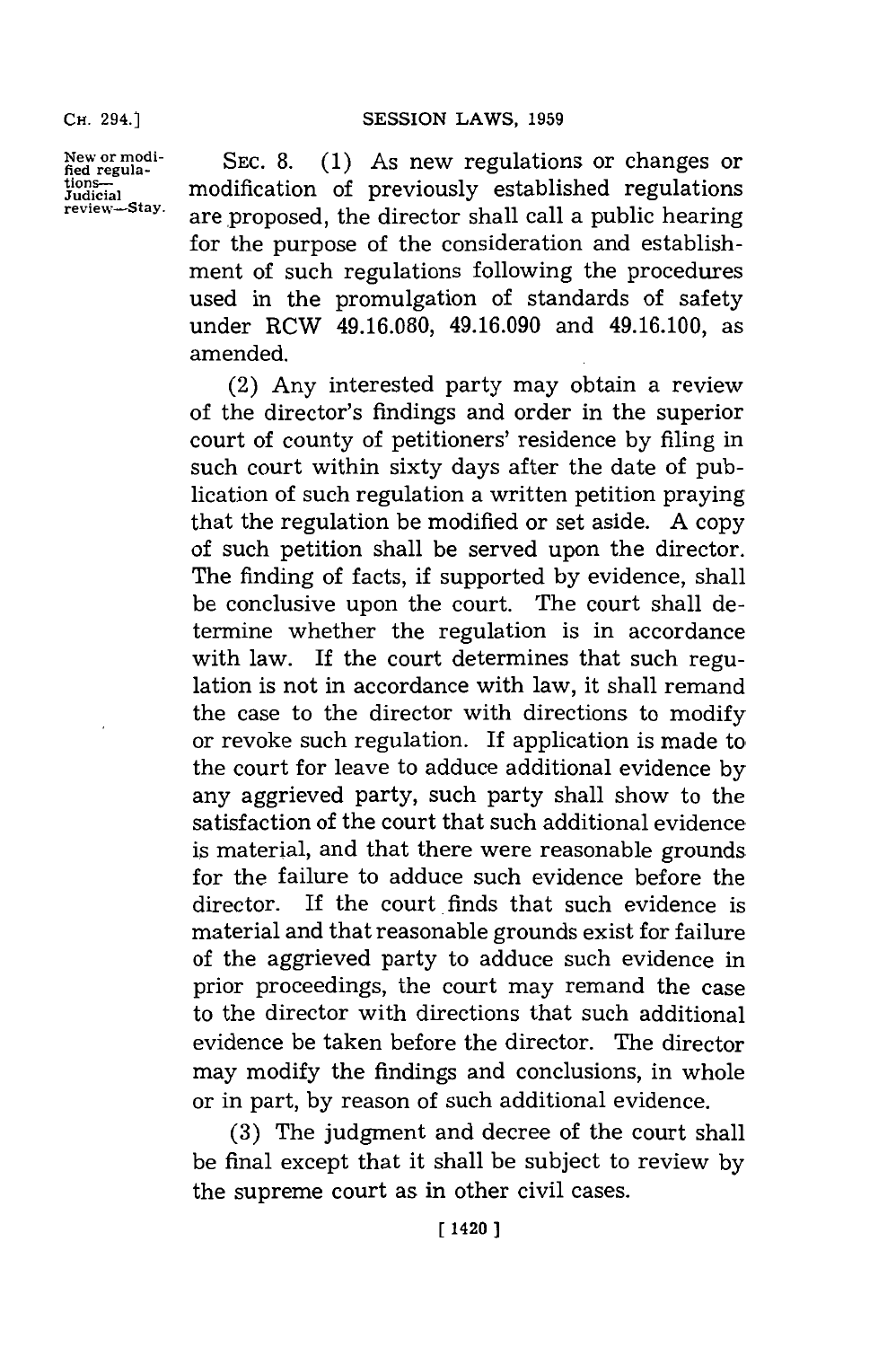(4) The proceedings under this section shall not, unless specifically ordered **by** the court, operate as a stay of an administrative regulation issued under the provisions of this act. The court shall not grant any stay of an administrative regulation unless the person complaining of such regulation shall file in the court an undertaking with a surety or sureties satisfactory to the court for the payment to the employees affected **by** the regulation, in the event such regulation is affirmed, of the amount **by** which the compensation such employees are entitled to receive under the regulation exceeds the compensation they actually receive while such stay is in effect.

**SEC. 9. (1)** Any employer who pays any employee less than wages to which such employee is entitled under or **by** virtue of this act, shall be liable to such employee affected for the full amount of such of wage claim. wage rate, less any amount actually paid to such employee **by** the employer, and for costs and such reasonable attorney's fees as may be allowed **by** the court. Any agreement between such employee and the employer to work for less than such wage rate shall be no defense to such action.

(2) At the written request of any employee paid less than the wages to which he is entitled under or **by** virtue of this act, the director may take an assignment under this act or as provided in RCW 49.48.040 of such wage claim in trust for the assigning employee and may bring any legal action necessary to collect such claim, and the employer shall be required to pay the costs and such reasonable attorney's fees as may be allowed **by** the court.

SEC. 10. (1) Any employer who hinders or de-<br>
inisdemeanor. lays the director or his authorized representatives in the performance of his duties in the enforcement of this act, or refuses to admit the director or his authorized representatives to any place of employment, or fails to make, keep, and preserve any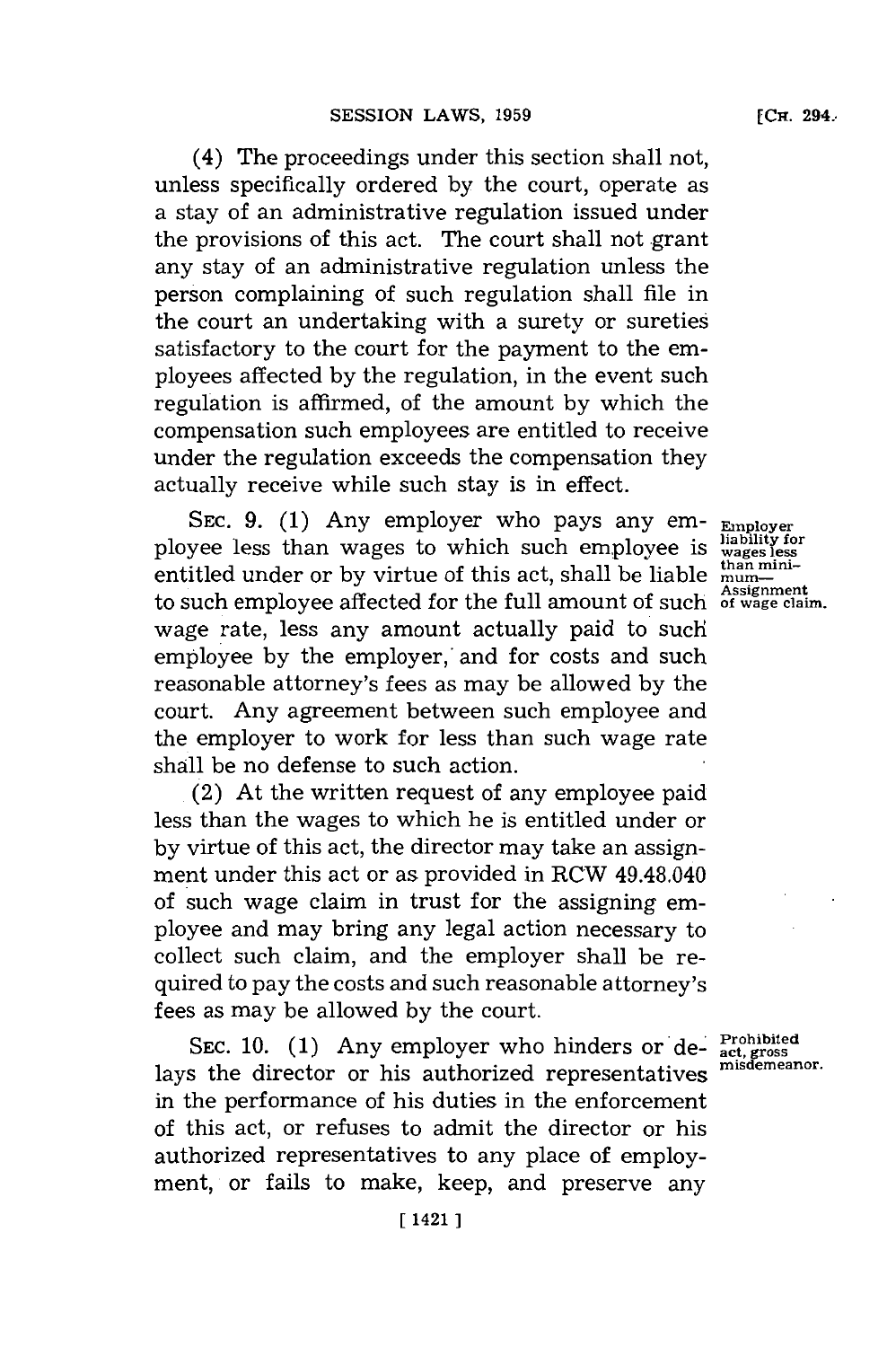records as required under the provisions of this act, or falsifies any such record, or refuses to make any record accessible to the director or his authorized representatives upon demand, or refuses to furnish a sworn statement of such record or any other information required for the proper enforcement of this act to the director or his authorized representa-

tives upon demand, or pays or agrees to pay wages at a rate less than the rate applicable under this act, or otherwise violates any provision of this act or'of any regulation issued under this act shall be deemed in violation of this act and shall, upon conviction therefor, be guilty of a gross misdemeanor.

(2) Any employer who discharges or in any other manner discriminates against any employee because such employee has made any complaint to his employer, to the director, or his authorized representatives that he has not been paid wages in accordance with the provisions of this act, or that the employer has violated any provision of this act, or because such employee has caused to be instituted or is about to cause to be instituted any proceeding under or related to this act, or because such employee has testified or is about to testify in any such proceeding shall be deemed in violation of this act and shall, upon conviction therefor, be guilty of a gross misdemeanor.

**Collective SEC. 11.** Nothing in this act shall be deemed to **bargainng** interfere with, impede, or in any way diminish the right of employees to bargain collectively with their employers through representatives of their own choosing in order to establish wages or other conditions of work in excess of the applicable minimum under the provisions of this act.

Act **SEC. 12. This act establishes a minimum standard** for wages, hours, and working conditions of all employees in this state, unless exempted herefrom, and is in addition to and supplementary to any other

 $\sim 100$  km

**CH.** 294.]